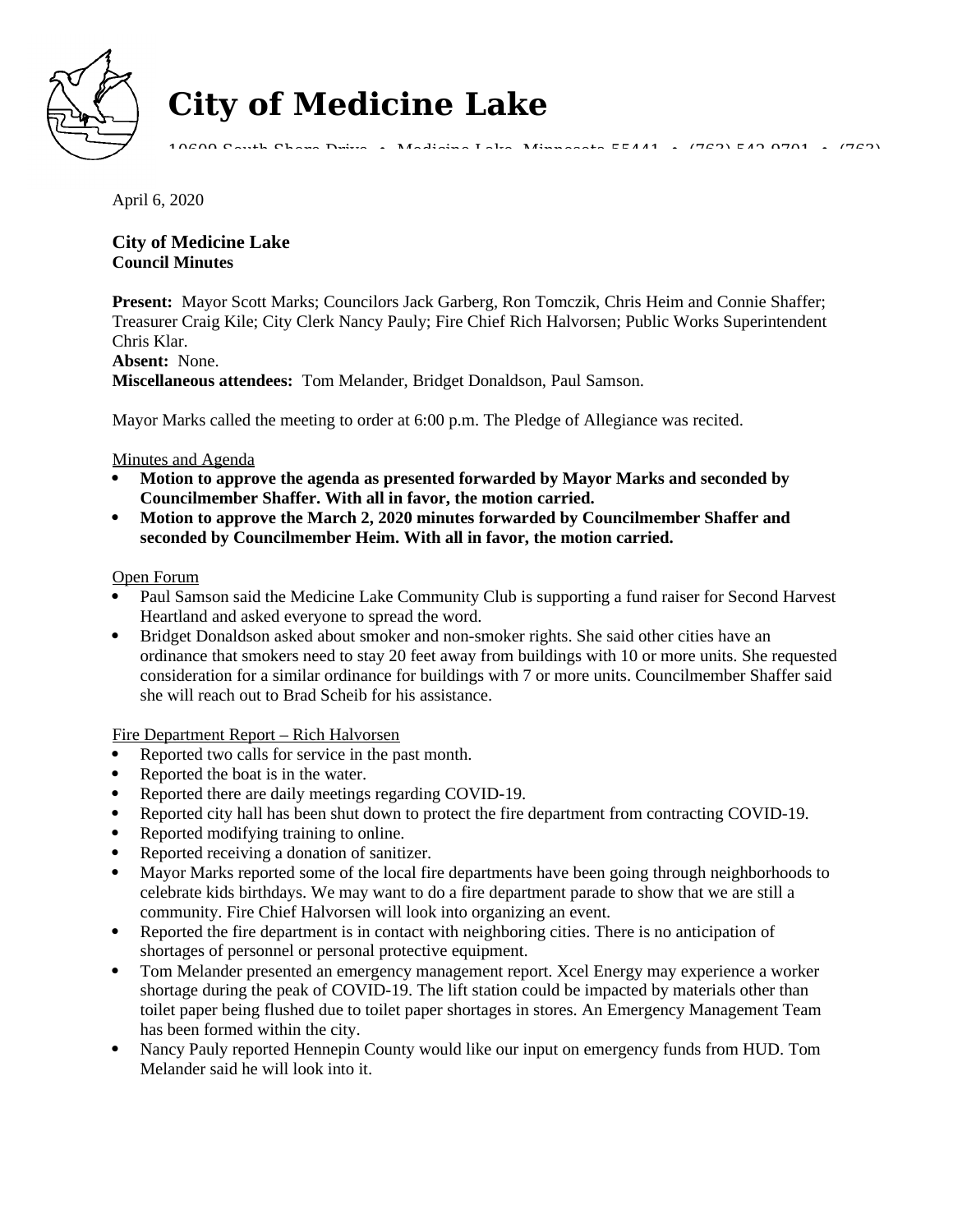Public Works Superintendent Report – Chris Klar

- Reported Xcel Energy redid some fuses in the city today as part of normal maintenance.
- Reported road restrictions will probably come off next week.
- Reported the streets were swept today. Pot holes will be filled soon.

## Parks Report – Chris Klar

 Reported the big tree at the three-way stop has a large crack down its side. It's rotten and probably won't be able to be saved. He has arranged for Plymouth's forester to look at it tomorrow. Councilmember Heim said it's a matter of time before it falls and when it falls it will block the street. He further said it's a safety issue and recommends the tree be removed. Councilmember Garberg said his thoughts are the same.

Treasurer's Report – Craig Kile

- Receipts in reporting period: \$3,003
- Receipts year to date: \$132,654
- Disbursements in reporting period: \$38,799
- Disbursements year to date: \$92,681
- **Motion to approve the summary spending, receipts and cash balances through April 5, 2020 forwarded by Councilmember Shaffer and seconded by Councilmember Garberg. With all in favor, the motion carried.**

## Officer Reports:

Councilmember Garberg

- Reported the Three Rivers Park District Commissioner for district 1 would like to attend a city council meeting when COVID-19 settles down.
- Reported he is surprised by the deterioration of the roads. He and Mr. Klar with walk the roads with a contractor.

Councilmember Tomczik

- Reported he continues to see people walking with the traffic.
- Reported he has received several calls about people concerned about damage from surf boats.

Councilmember Heim

 Reported AllStream is not able to support internet and phone service at city hall. He's in the process of setting up CenturyLink for internet and phones.

## Councilmember Shaffer

- Reported Plymouth opened seven permits.
- Reported rental inspections will be sent in mid May.
- Reported she filed all the property inspection reports. Two boxes were not filed because they are neatly organized and there is no place to file them.
- Reported there are issues with sending emails from the city email account.

## Mayor Marks

- Reported the local blood banks are in desperate need of donors.
- Reported one of our residents who works in the medical profession is in desperate need of masks for NICU visitors.
- Reported the little library at the three-way stop is being used for food donations. He asked whether a bigger box should be put in place.